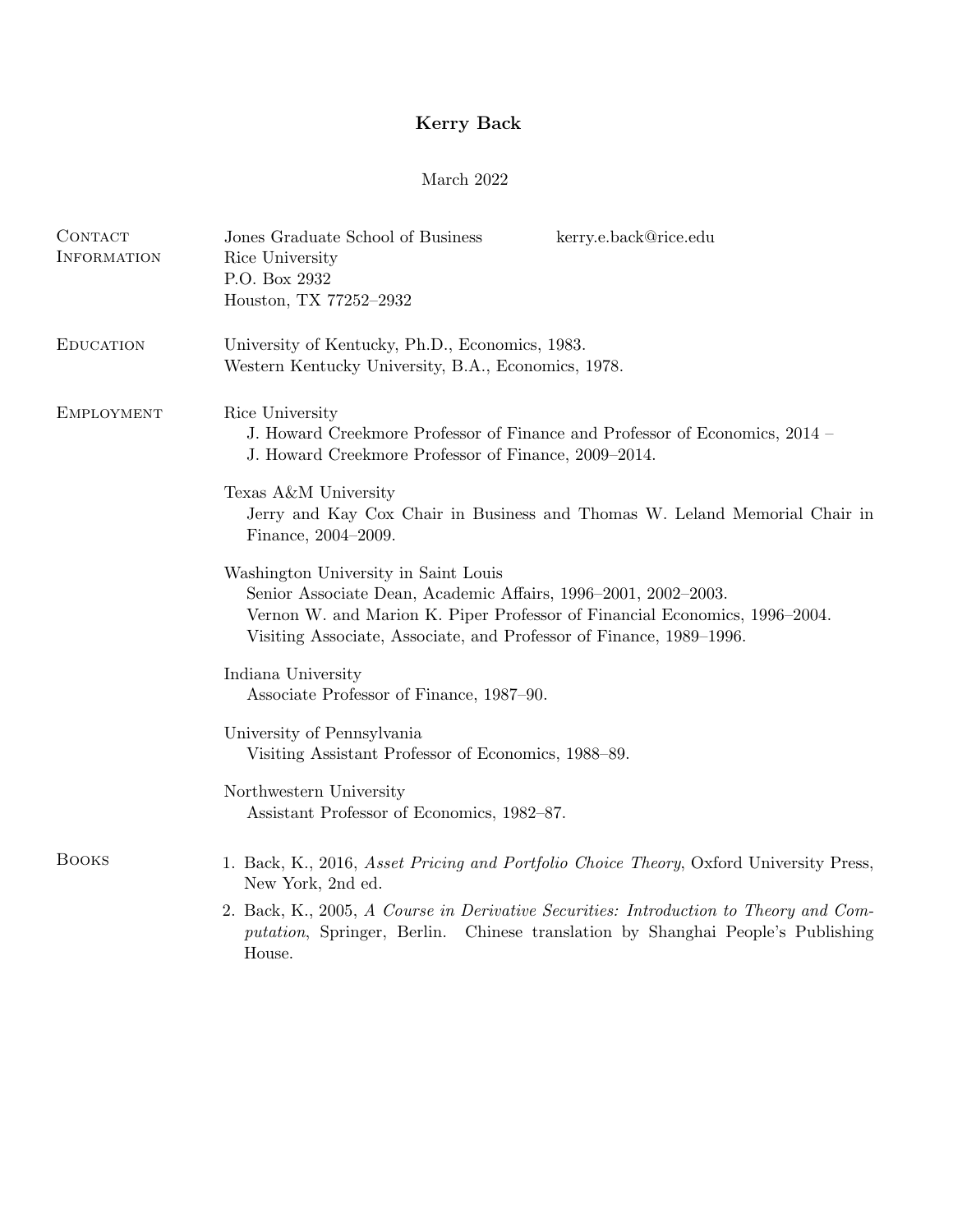- 1. Back, K., Crotty, K., and S. M. Kazempour, forthcoming, "Validity, Tightness, and Forecasting Power of Risk Premium Bounds," Journal of Financial Economics.
- 2. Back, K., and P. Barton, forthcoming, "Mediation and Strategic Delay in Bargaining and Markets," Journal of Economic Dynamics and Control.
- 3. Back, K., Liu, R., and A. Teguia, 2020, "Signaling in OTC Markets: Benefits and Costs of Transparency," Journal of Financial and Quantitative Analysis, 55, 47–75...
- 4. Back, K., Liu, R., and A. Teguia, 2019, "Increasing Risk Aversion and Life-Cycle Investing," Mathematics and Financial Economics, 13, 287–302.
- 5. Back, K., Collin-Dufresne, P., Fos, V., Li, T., and A. Ljungqvist, 2018, "Activism, Strategic Trading, and Liquidity," Econometrica 86, 1431-1463.
- 6. Back, K., Crane, A., and K. Crotty, 2018, "Skewness Consequences of Seeking Alpha," Review of Financial Studies, 31, 4720–4761.
- 7. Back, K., Crotty, K., and T. Li, 2018, "Identifying Information Asymmetry in Securities Markets," Review of Financial Studies 31, 2277–2325.
- 8. Back, K., and K. Crotty, 2015, "The Informational Role of Stock and Bond Volume," Review of Financial Studies 28, 1381–1427.
- 9. Back, K., 2014, "A Characterization of the Coskewness-Cokurtosis Pricing Model," Economics Letters 125, 219–222.
- 10. Back, K., and S. Baruch, 2013, "Strategic Liquidity Provision in Limit Order Markets," Econometrica 81, 363–392.
- 11. Back, K., and D. Paulsen, 2009, "Open Loop Equilibria and Perfect Competition in Option Exercise Games," Review of Financial Studies 22, 4531–4552.
- 12. Back, K., and S. Baruch, 2007, "Working Orders in Limit Order Markets and Floor Exchanges," Journal of Finance **61**, 1589–1621.
- 13. Back, K., and S. Baruch, 2004, "Information in Securities Markets: Kyle Meets Glosten and Milgrom," *Econometrica* **72**, 433-465.
- 14. Back, K., and J. Zender, 2001, "Auctions of Divisible Goods with Endogenous Supply," Economics Letters 73, 29-34.
- 15. Back, K., Cao, H., and G. Willard, 2000, "Imperfect Competition among Informed Traders," Journal of Finance 55, 2117–2155 (nominated for Smith-Breeden award).
- 16. Dybvig, P. H., Rogers, L. C. G., and K. Back, 1999, "Portfolio Turnpikes," Review of Financial Studies 12, 165–195.
- 17. Back, K., and H. Pedersen, 1998, "Long-Lived Information and Intraday Patterns," Journal of Financial Markets 1, 385–402.
- 18. Back, K., and J. F. Zender, 1993, "Auctions of Divisible Goods: On the Rationale for the Treasury Experiment," Review of Financial Studies 6, 733–764 (reprinted in Klemperer, Paul, ed., The Economic Theory of Auctions, 2000, Edward Elgar).
- 19. Back, K., 1993, "Asymmetric Information and Options," Review of Financial Studies 6, 435–472 (received 1993 best paper award from RFS).
- 20. Back, K., and D. P. Brown, 1993, "Implied Probabilities in GMM Estimators, " Econometrica 61, 971–975.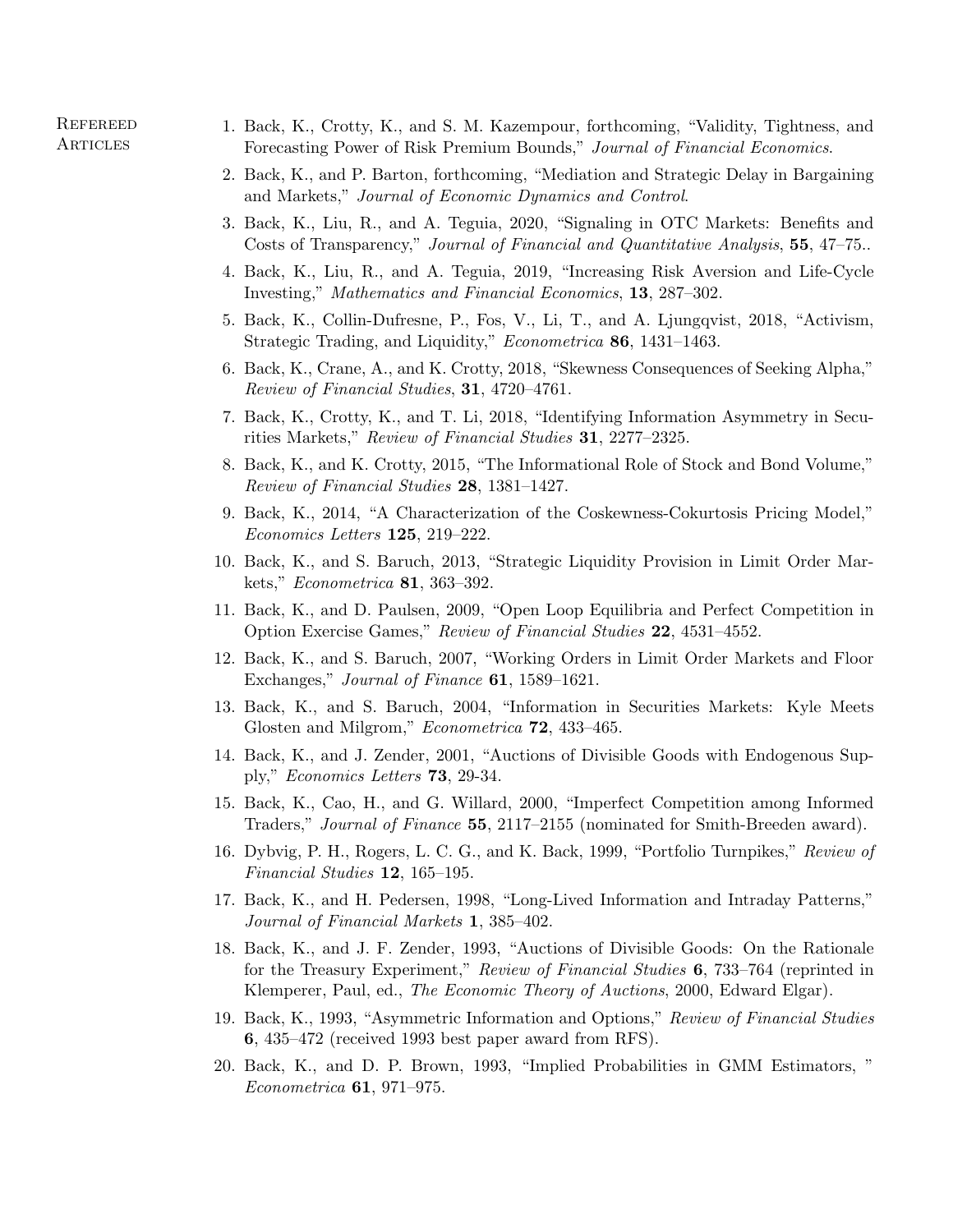- 21. Back, K., 1993, "Incomplete Markets and Individual Risks," Economic Theory 3, 35–42.
- 22. Back, K., and D. P. Brown, 1992, "GMM, Maximum Likelihood, and Nonparametric Efficiency," Economics Letters 39, 23–28.
- 23. Back, K., 1992, "Insider Trading in Continuous Time," Review of Financial Studies 5, 387–409.
- 24. Back, K., 1991, "Asset Pricing for General Processes," Journal of Mathematical Economics 20, 371–395.
- 25. Back, K., and S. R. Pliska, 1991, "On the Fundamental Theorem of Asset Pricing with an Infinite State Space," Journal of Mathematical Economics 20, 1–18.
- 26. Back, K., 1988, "Structure of Consumption Sets and Existence of Equilibria in Infinite Dimensional Spaces," Journal of Mathematical Economics 17, 39–49.
- 27. Back, K., 1988, "Convergence of Lagrange Multipliers and Dual Variables for Convex Optimization Problems," Mathematics of Operations Research 13, 74–79.
- 28. Back, K., and S. R. Pliska, 1987, "The Shadow Price of Information in Continuous Time Decision Problems," Stochastics 22, 151–186.
- 29. Back, K., 1987, "A Compact Space of Transitive Locally Non-Satiated Preference Relations," Economics Letters 24, 1987, 253–256.
- 30. Back, K., 1986, "Concepts of Similarity for Utility Functions," Journal of Mathematical Economics 15, 129–142.
- 31. Back, K., 1986, "Continuity of the Fenchel Transform of Convex Functions," Proceedings of the American Mathematical Society 97, 661–667.

## WORKING PAPERS 1. Back, K., Cocquemas, F., Ekren, I., and A. Lioui, 2021, "Optimal Transport and Risk Aversion in Kyle's Model of Informed Trading."

- 2. Back, K., Carlin, B., and S. M. Kazempour, 2021, "The Asset Pricing Implications of Plausible Deniability."
- 3. Back, K., Kapadia, N., and B. Ostdiek, 2015, "Testing Factor Models with Characteristic and Covariance Pure Plays."

PUBLICATIONS 250.

- OTHER 1. Back, K., 2010, "Martingale Pricing," Annual Review of Financial Economics 2, 235–
	- 2. Back, K., and S. Baruch, 2010, "The Kyle Model," in R. Cont, ed., Encyclopedia of Quantitative Finance, Wiley.
	- 3. Back, K., 2004, "Incomplete and Asymmetric Information in Asset Pricing Theory," in M. Frittelli and W. Runggaldier, eds., Stochastic Methods in Finance, Lecture Notes in Mathematics, Springer.
	- 4. Back, K., 1996, "Yield Curve Models: A Mathematical Review," in I. Nelkin, ed., Option Embedded Bonds: Price Analysis, Credit Risk and Investment Strategies, Irwin, 3-36.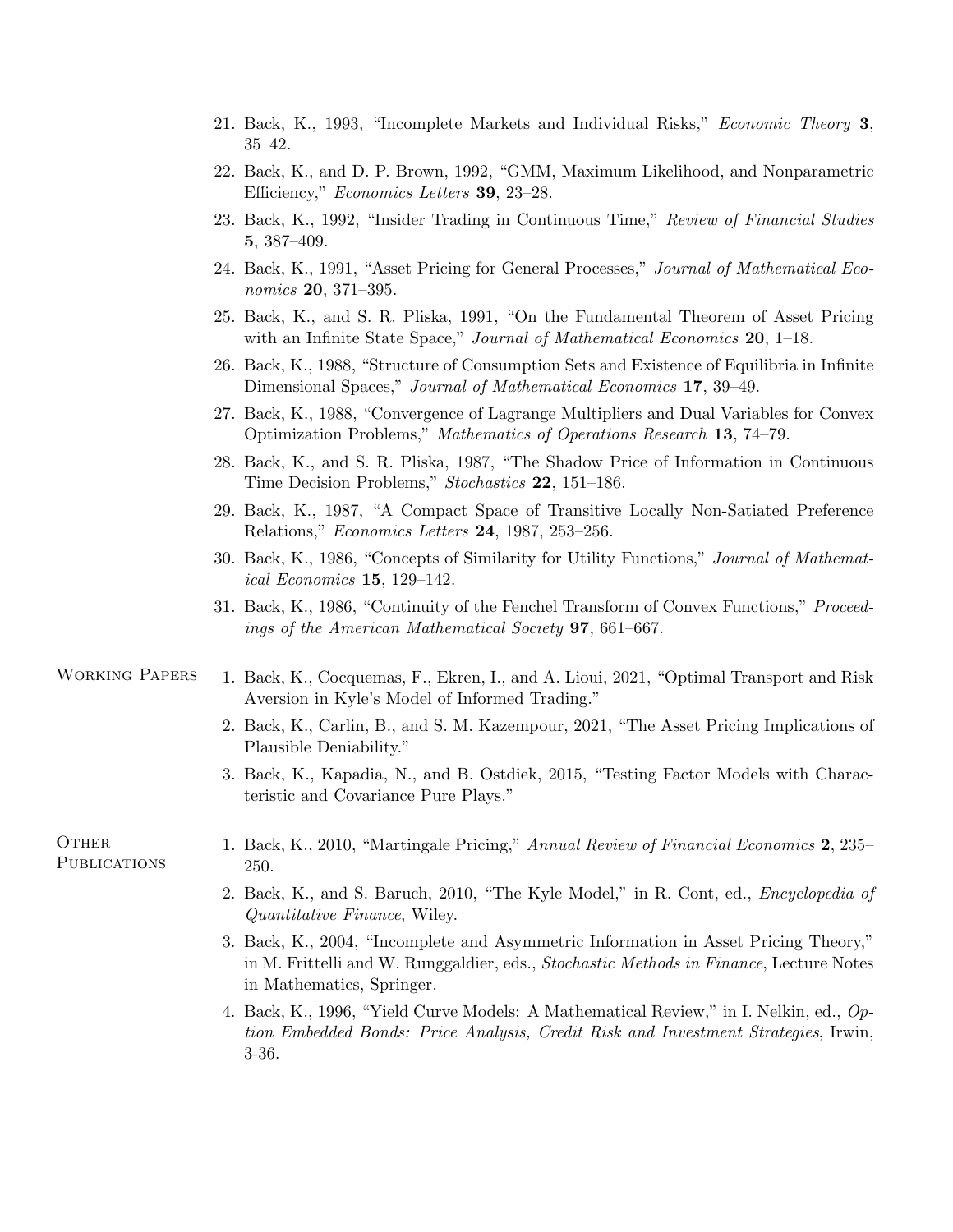|                                                                                  | 5. Back, K., 1995, "Continuous Trading with Asymmetric Information and Imperfect<br>Competition," in M. Davis, D. Duffie, W. Fleming, and S. Shreve, eds., <i>Mathematical</i><br>Finance, IMA Volumes in Mathematics and its Applications, Springer-Verlag.                                                                                                                                                                                                                                                                                                                                                                                                                 |
|----------------------------------------------------------------------------------|------------------------------------------------------------------------------------------------------------------------------------------------------------------------------------------------------------------------------------------------------------------------------------------------------------------------------------------------------------------------------------------------------------------------------------------------------------------------------------------------------------------------------------------------------------------------------------------------------------------------------------------------------------------------------|
|                                                                                  | 6. Back, K., 1994, "Review of <i>Dynamic Asset Pricing Theory</i> by Darrell Duffie," in<br>Journal of Economic Literature 32, 708-9.                                                                                                                                                                                                                                                                                                                                                                                                                                                                                                                                        |
|                                                                                  | 7. Back, K., 1991, "Review of <i>Prices in Financial Markets</i> by Michael U. Dothan," in<br>Review of Financial Studies 4, 221-226.                                                                                                                                                                                                                                                                                                                                                                                                                                                                                                                                        |
| EDITORIAL<br><b>POSITIONS</b>                                                    | Editor, Review of Financial Studies, 1994–1997.<br>Co-Editor, Finance and Stochastics, 2001–2011.<br>Associate Editor, Journal of Finance, 2003–2012.<br>Associate Editor, Review of Financial Studies, 1992–1994.<br>Associate Editor, Journal of Economic Theory, 1993–1996.<br>Associate Editor, Journal of Economic Dynamics and Control, 1995-1996.<br>Associate Editor, Mathematical Finance, 1990–1996.<br>Associate Editor, Review of Asset Pricing Studies, 2015 -2020.<br>Associate Editor, Mathematics and Financial Economics, 2006 – 2021.<br>Advisory Board, Finance and Stochastics, 2012–2019.<br>Advisory Board, FMA Survey and Synthesis Series, 2012–2015 |
| PH.D.<br><b>COMMITTEES</b><br>CHAIRED AND<br><b>INITIAL</b><br><b>PLACEMENTS</b> | Rice University<br>Paul Barton (SEC)<br>Alberto Teguia (University of British Columbia)<br>Ron Liu (University of Nebraska)<br>Morad Zekhnini (Tulane)                                                                                                                                                                                                                                                                                                                                                                                                                                                                                                                       |
|                                                                                  | Texas A&M University<br>Philipp Illeditsch (Wharton School, University of Pennsylvania)<br>Washington University in St. Louis<br>Chris Yung (University of Colorado)<br>Tao Li (Chinese University of Hong Kong)<br>Shmuel Baruch (London Business School)<br>Hal Pedersen (Georgia State)                                                                                                                                                                                                                                                                                                                                                                                   |
| <b>TEACHING</b><br><b>AWARDS</b>                                                 | Executive Masters in Manufacturing Management Reid Teaching Award, Olin School of<br>Business, 2001.<br>Executive M.B.A. Reid Teaching Award, Olin School of Business, 1999.<br>Professional M.B.A. Reid Teaching Award, Olin School of Business, 1998.<br>Executive M.B.A. Reid Teaching Award, Olin School of Business, 1997.                                                                                                                                                                                                                                                                                                                                              |